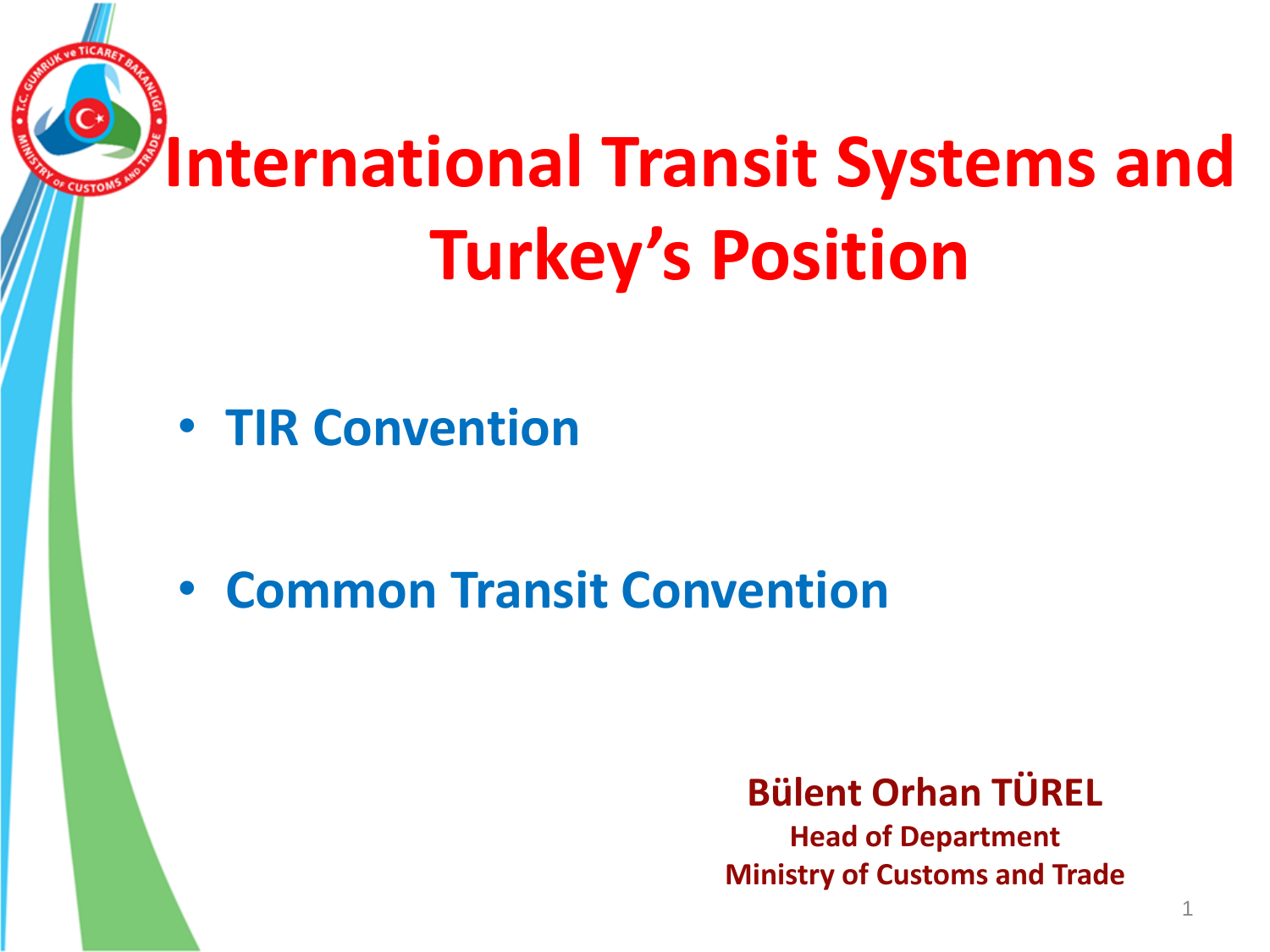# **TURKEY'S POSITION IN INTERNATIONAL TRANSIT SYSTEMS**

Turkey is an important transit country because of its strategic geographical position One of the biggest beneficiary country of the transit

systems.

**CUST** 

- $\triangleright$  8 neighbouring country
- **2949 km** land frontier
- **8333 km** maritime boundaries
- Border gates:
	- 43 sea,
	- $\geq$  26 land,
	- $\triangleright$  11 air,
	- $\triangleright$  7 railway

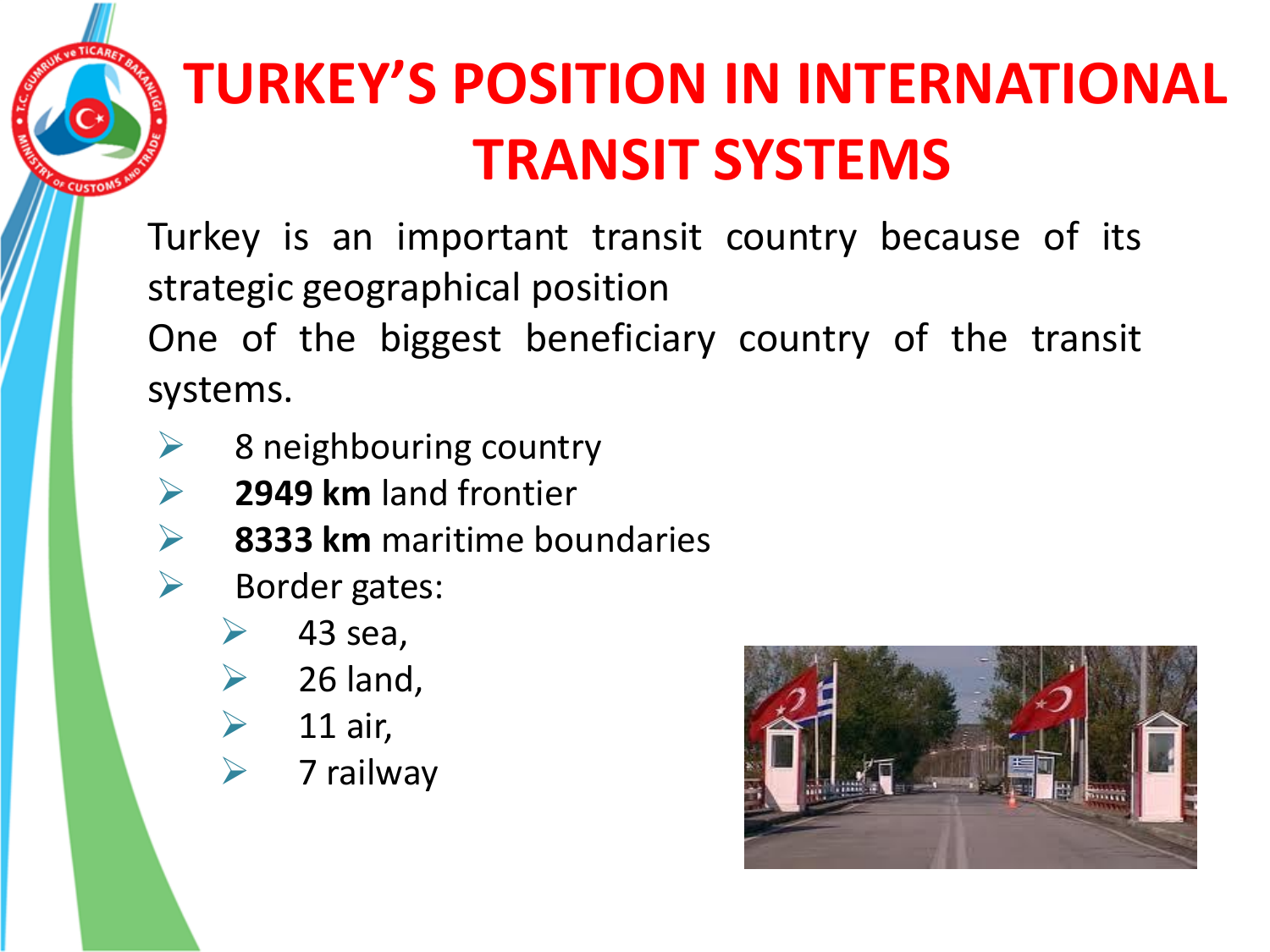

### **TURKEY'S POSITION IN INTERNATIONAL TRANSIT SYSTEMS**

1984-became party to the Revised TIR Convention

1996-preparation works started for accession to the Common Transit Convention with the establishment of EU-Turkey Customs Union

01.01.2012-NCTS (New Computerised Transit System) has been implemented for domestic transit operations

01.12.2012-was acceded to the Common Transit Convention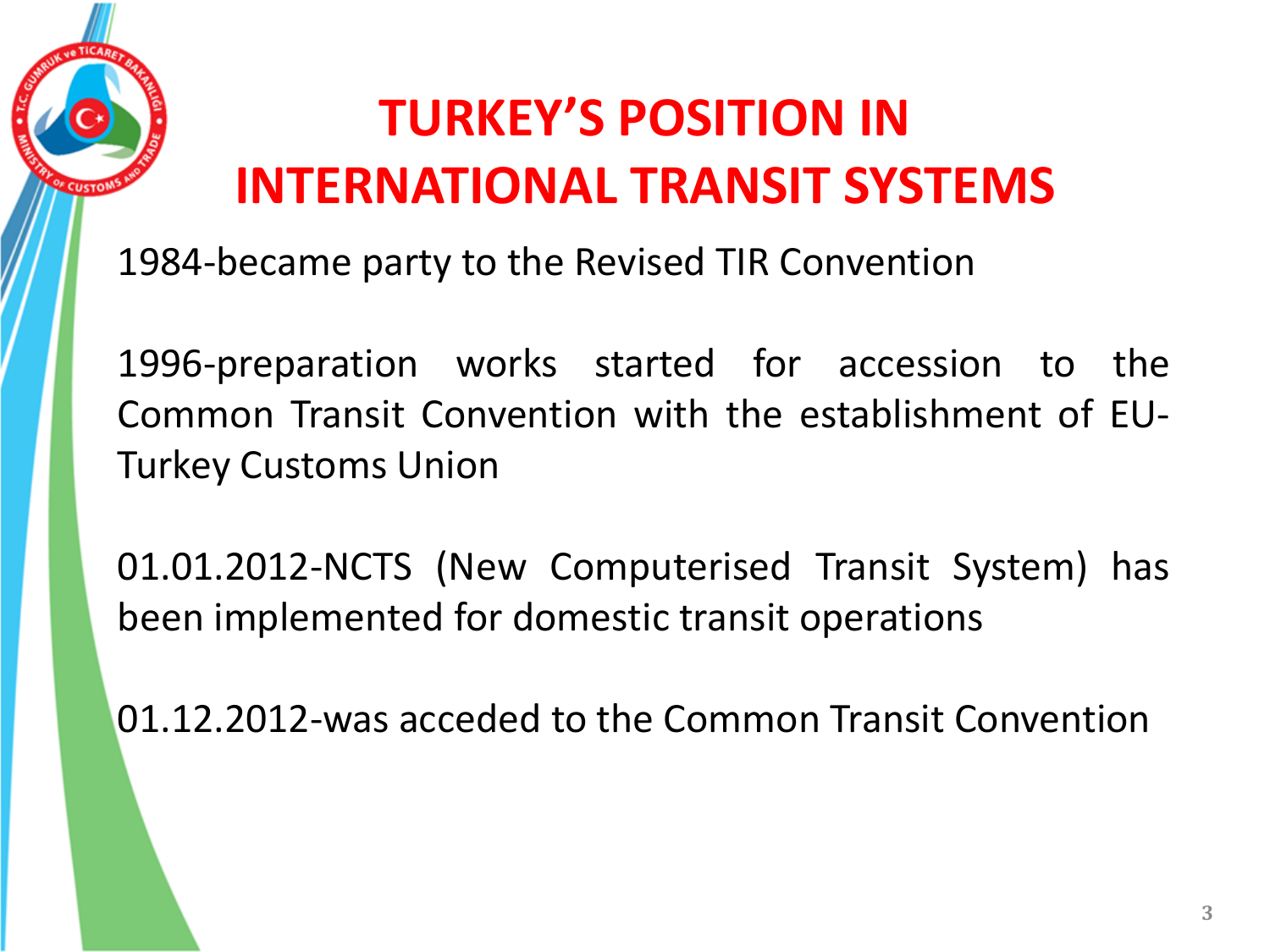## **TIR CONVENTION**

#### **Turkey:**

CUSTO

- $\triangleright$  is the biggest beneficiary country of the TIR System (68) Members) (555.136 TIR Carnets issued for TIR Operations of Turkish Transporters in 2014 (totally 1.900.000 TIR Carnets issued)
- ▶ 75 billion US \$ guaranteed by National Guarantee Institution in Turkey in 2013: (The Union of Chambers and Commodity Exchanges of Turkey)
- TIR-EPS (TIR Electronic Prearrival Declaration) has been implemented since 2013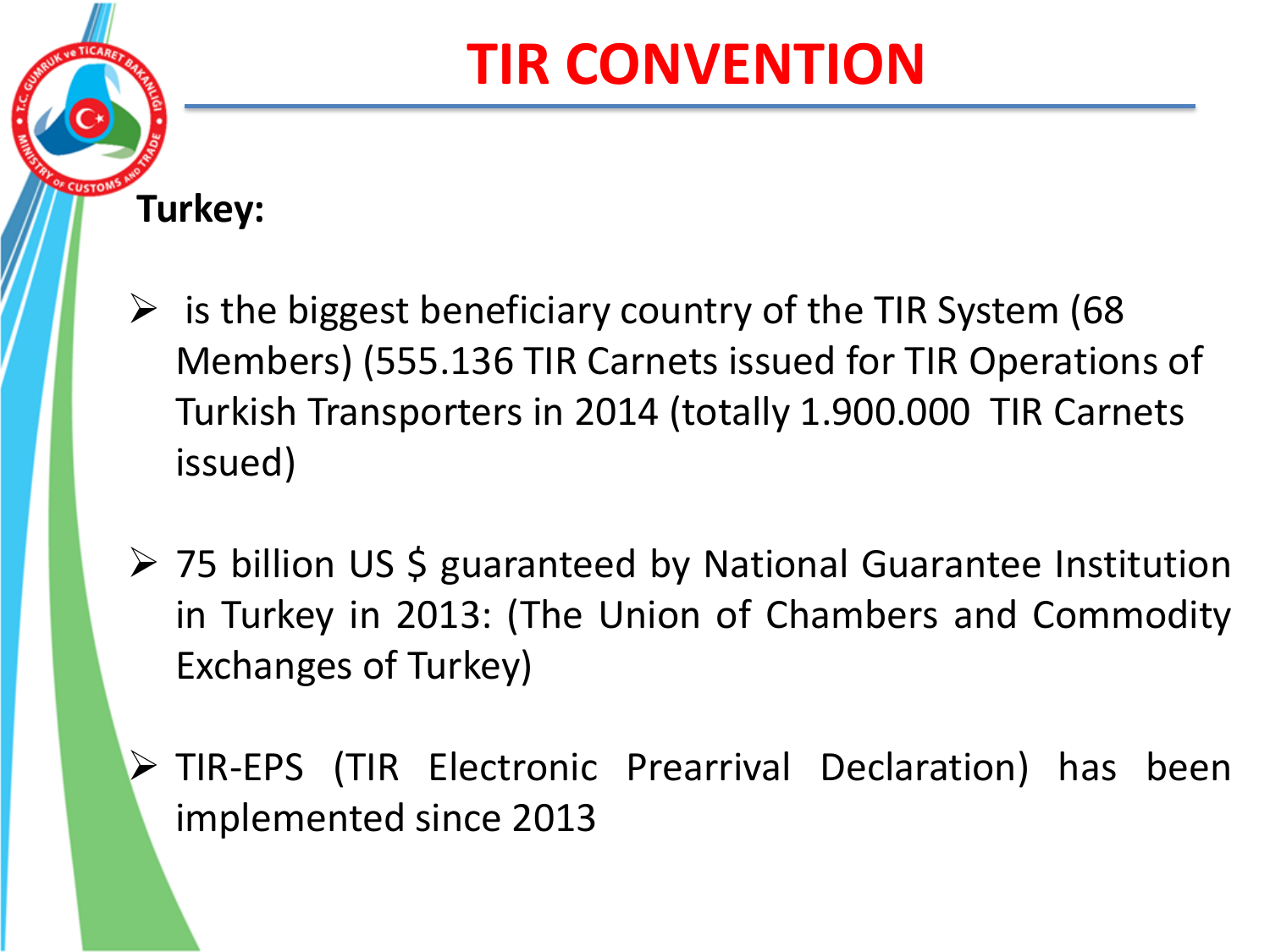

### **TIR CONVENTION**

### **NUMBER OF TIR CARNETS ISSUED IN TURKEY (2011-2014)**

| <b>YEARS</b>      | 2011      | 2012      | 2013      | 2014      |
|-------------------|-----------|-----------|-----------|-----------|
| <b>TURKEY</b>     | 674.439   | 654.750   | 555.136   | 385.500   |
| <b>TOTAL</b>      | 3.074.500 | 3.158.300 | 2.920.150 | 1.945.050 |
| <b>PERCENTAGE</b> | %22       | %21       | %19       | %20       |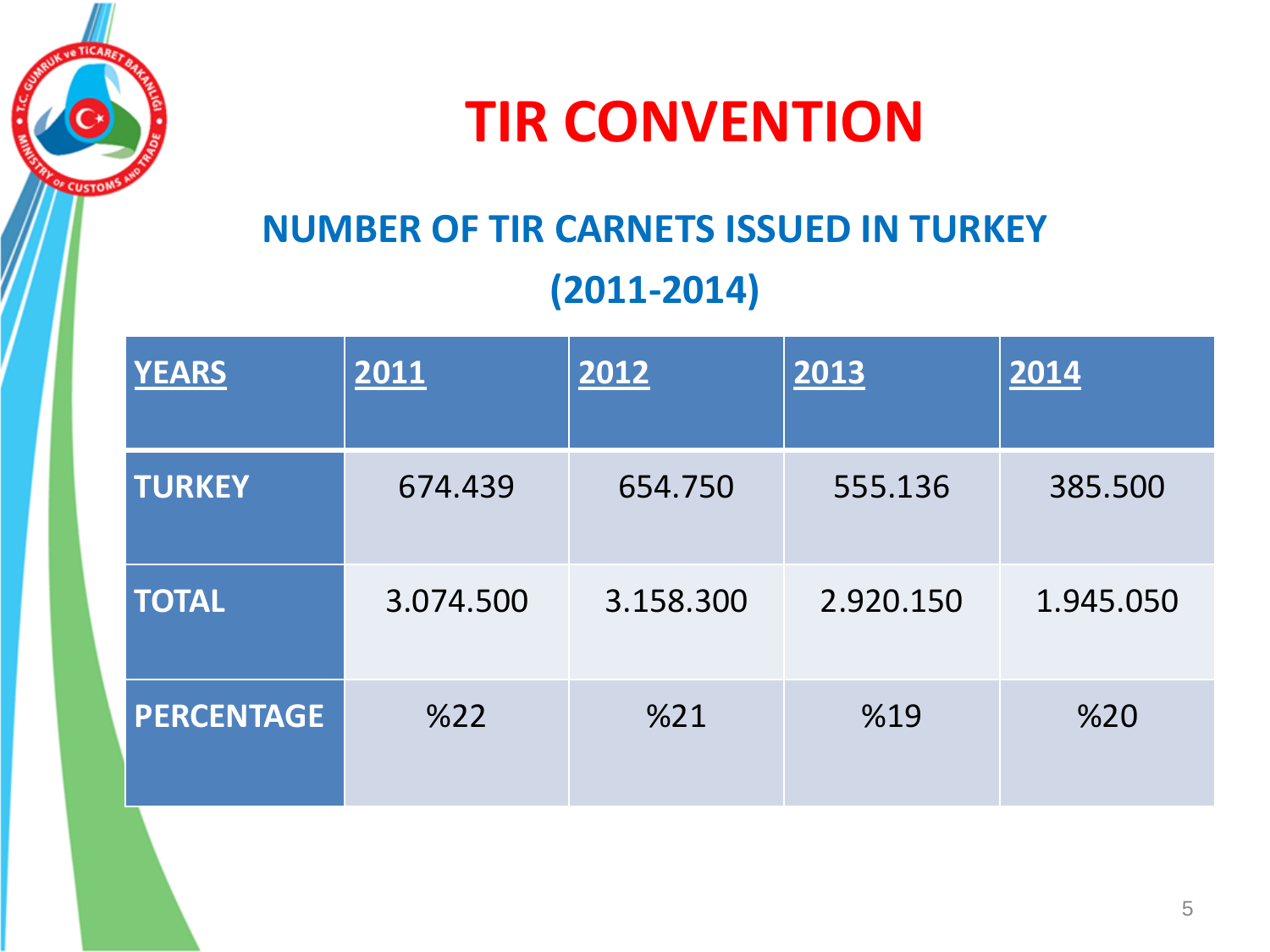#### **NUMBER OF TIR CARNETS ISSUED IN TURKEY, RUSSIA, UKRAINE, POLAND, BULGARIA (2011-1014)**

<sup>2</sup> CUSTO

|    | 2011                | 2012                | 2013               | 2014                |
|----|---------------------|---------------------|--------------------|---------------------|
| 1) | <b>Turkey (%22)</b> | <b>Turkey (%21)</b> | Turkey (%19)       | <b>Turkey (%20)</b> |
| 2) | <b>Russia (%19)</b> | <b>Russia (%19)</b> | Russia (%18,1)     | Russia (%15,4)      |
| 3) | Ukraine (%12)       | Ukraine (%12)       | Ukraine<br>(%14,8) | Poland (%14,5)      |
| 4) | Poland (%10)        | Poland (%10)        | Poland (%9)        | Bulgaria (%6,4)     |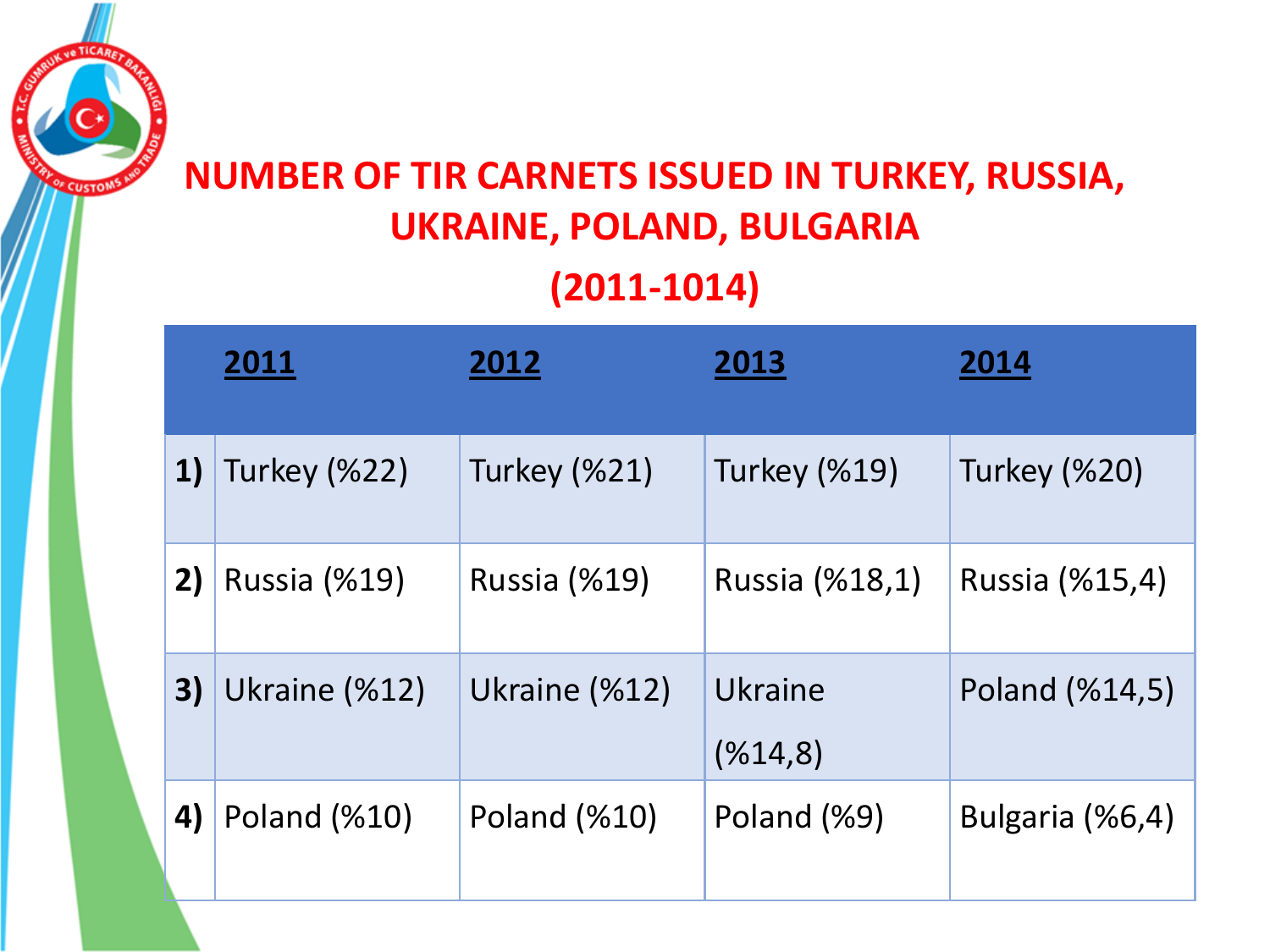

# **FUTURE OF THE TIR SYSTEM HOW TO ENSURE FUTURE COMPETITIVENESS?**

**1) GEOGRAPHICAL EXTENSION (China, Pakistan, African States etc.)**

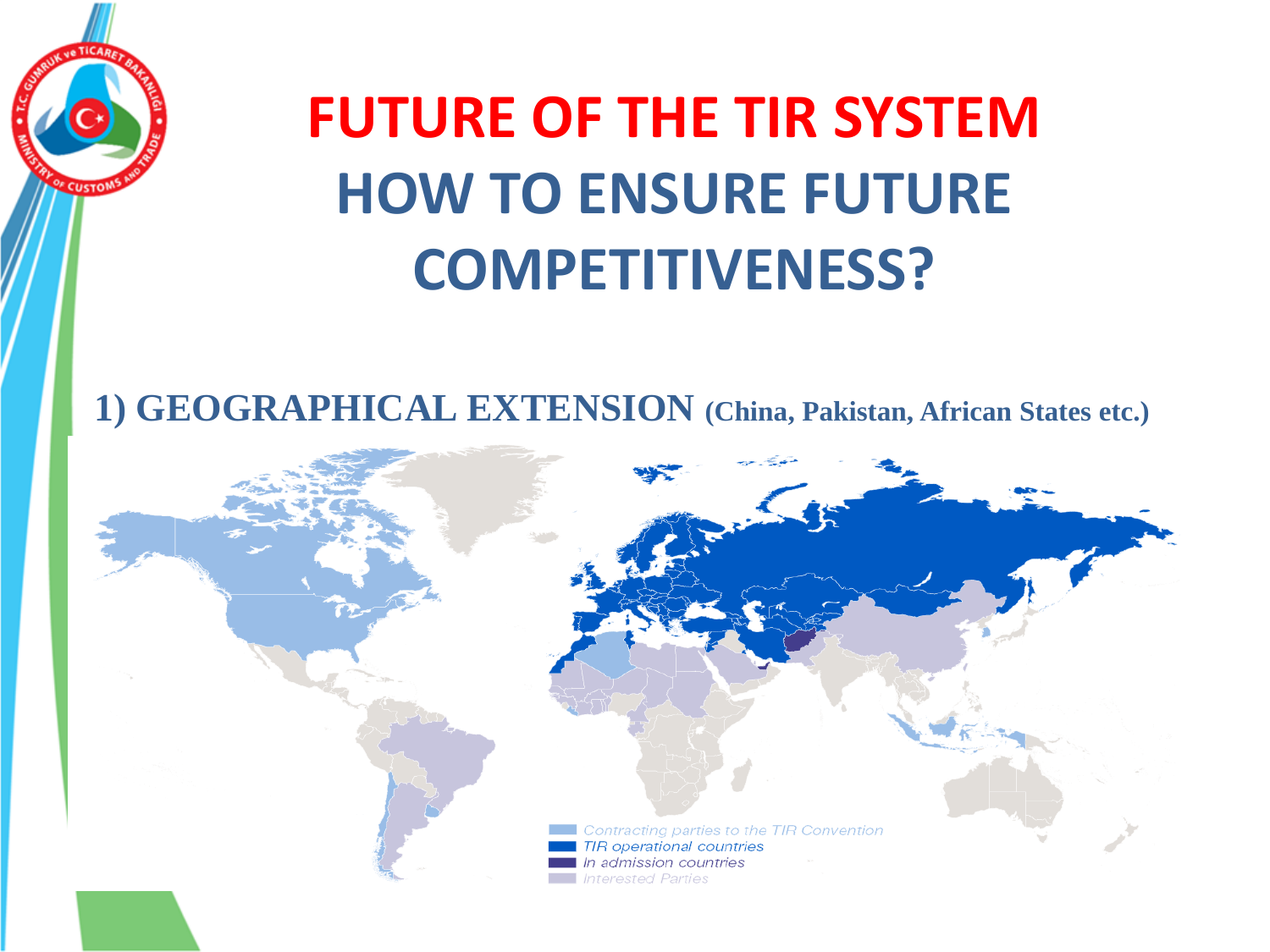

### **FUTURE OF THE TIR SYSTEM**

## **HOW TO ENSURE COMPETITVENESS?**

#### **2) COMPUTERIZATION:**



**Integration of Computerized TIR Procedure in International Transport, Trade And Customs Procedures**

• **International Cooperation Partnership:**

**C2C - Turkey / Italy (UNECE) C2C - Turkey / Georgia (UNDA) C2B2C - Turkey / Islamic Republic of Iran (UNECE-IRU)**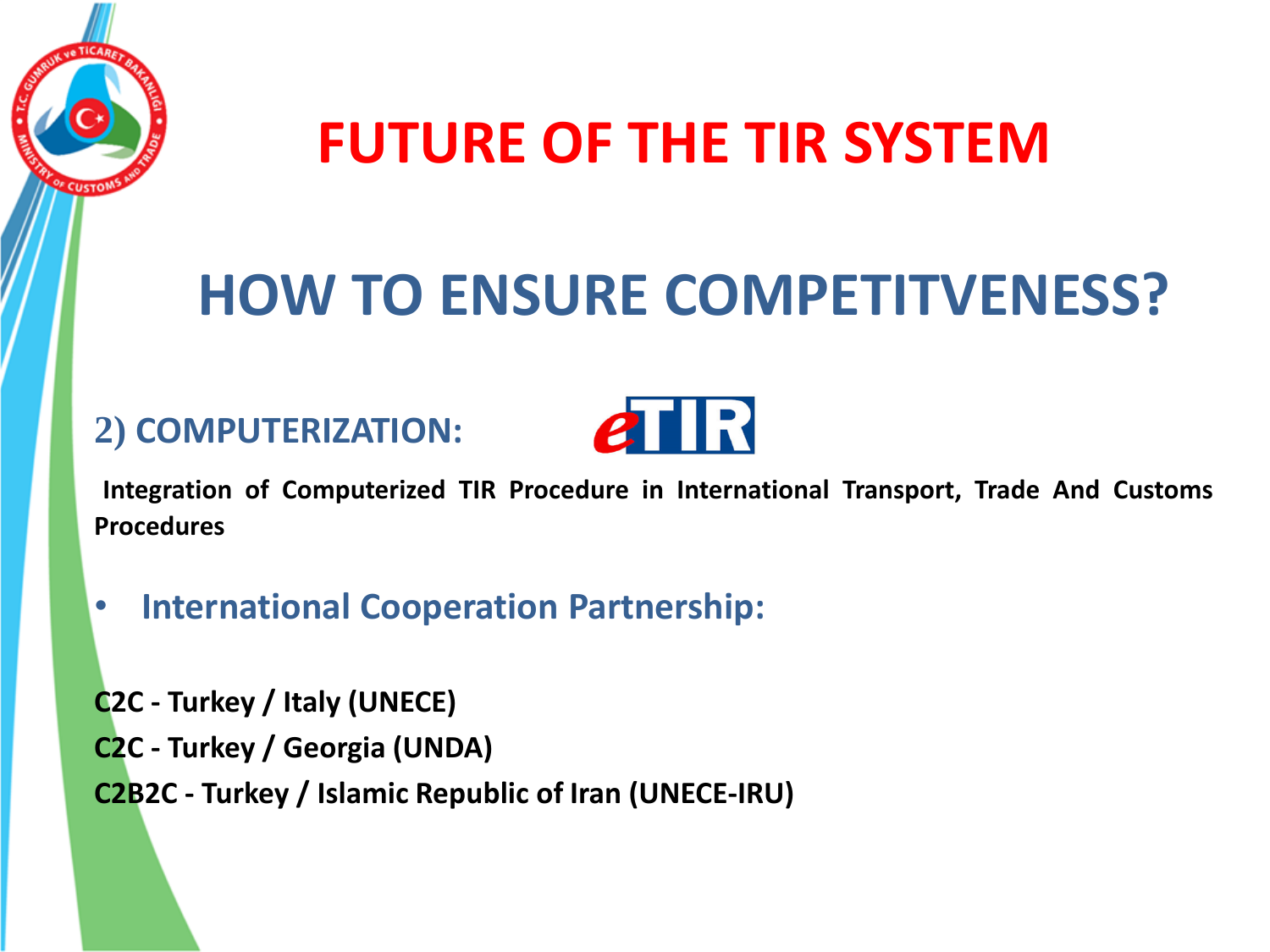

# **THE CUSTOMS ADMINISTRATIONS are REQUIRED to ensure:**

Rapid, transparent, predictable Customs Procedures in compliance with major international conventions facilitating trade

**≻Border Crossing Points with modern infrastructure** 

- Use of Modern IT techniques
- Risk Analysis based controls

Active and effective cooperation among the Customs Administrations

 $\triangleright$  Integrity at Customs practices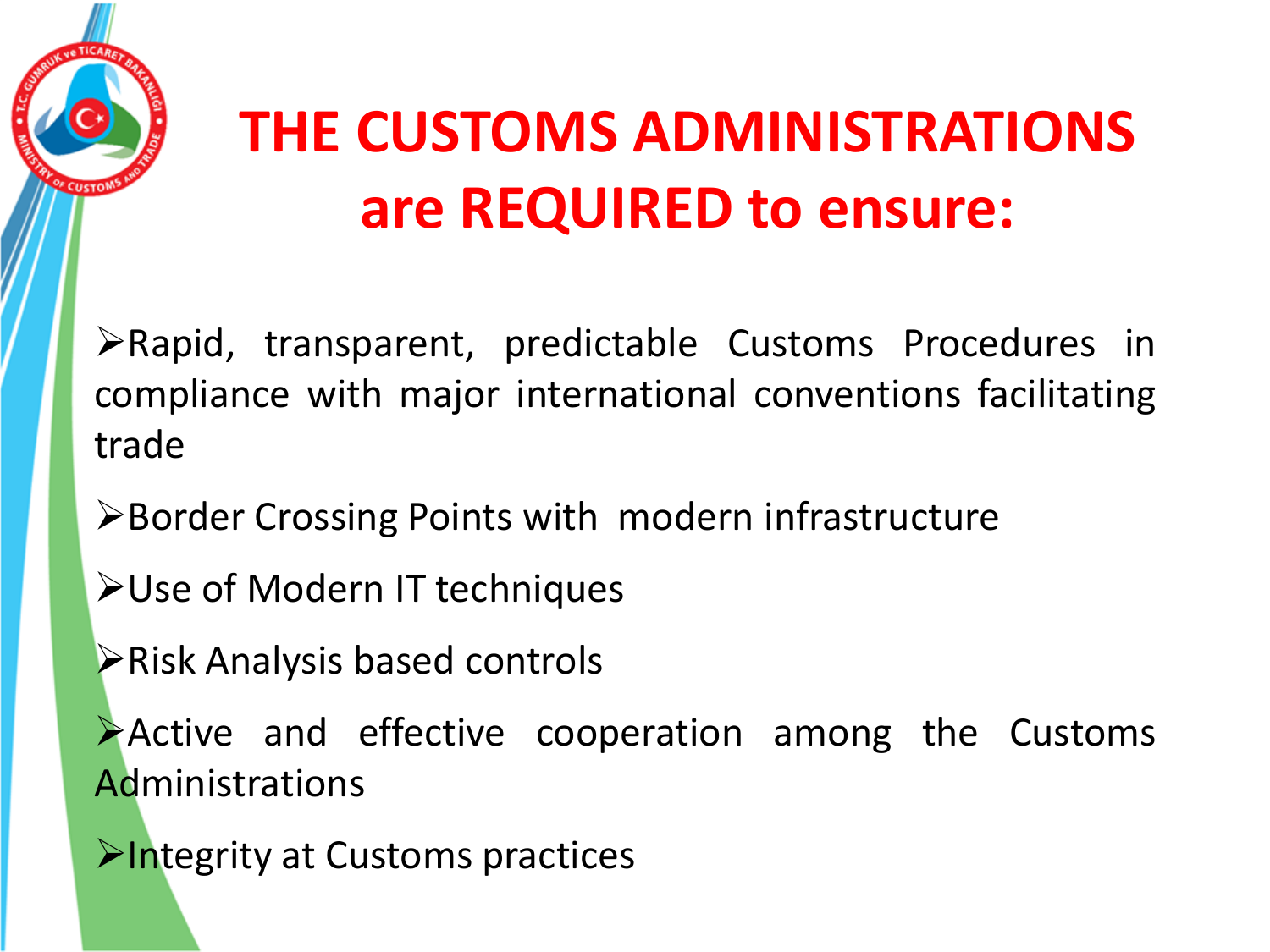# **Common Transit Convention**

### **Motivation elements for TURKEY**

- Facilitation of border crossing
- Time and Cost saving
- Efficient controls
- Balance between the economic interest of operators and the interest of customs (simplified procedures, modulation of guarantee, authorised consignor/consignee, etc.)
- Alignment of legislation, formalities and procedures
- Safety/Security declaration can be combined with transit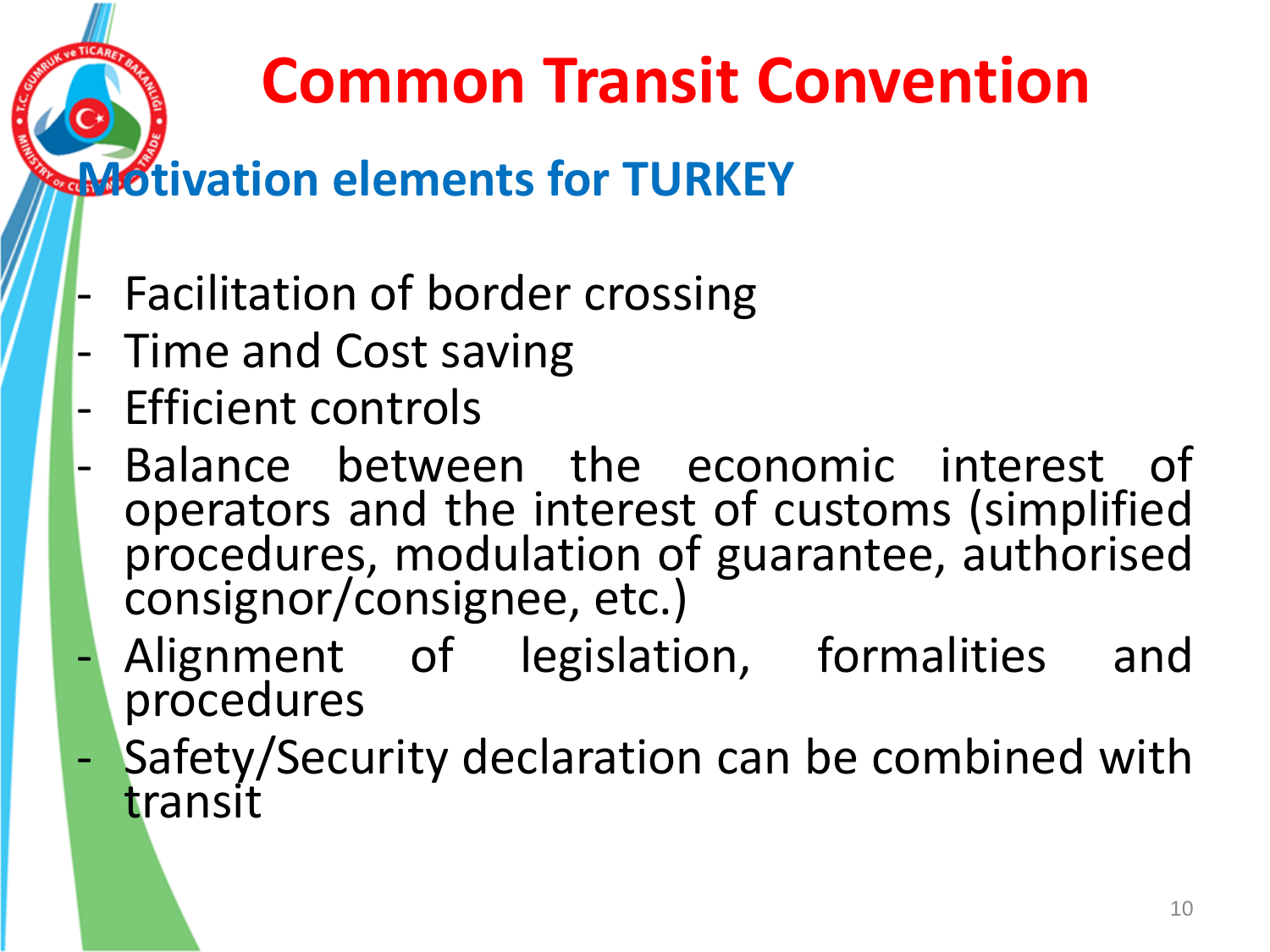# **Comparison Between TIR & Common Transit System**

#### **TIR SYSTEM**

• 68 Members (58 Active)

CUSTO

- Single amount of guarantee (60.000 Euro in Turkey)
- Mode of transport (for multimodal transport, one of them at least must be realised by road
- Paper based TIR Operations
- Ineffient Cost and Time
- **Limited Loading and Unloading**

#### **Common Transit System**

- 28(EU)+4(EFTA)+Turkey= 33
- Comprehensive guarantee (100% of potential debt or reduced to 50% or 30%) or guarantee waiver (depending on spesific criteria such as risky of the goods or trustability of transporter
- Open to all modes of transport
- Computerized TIR Operations (NCTS)
- Efficient use of time and cost
- Unlimited loading and unloading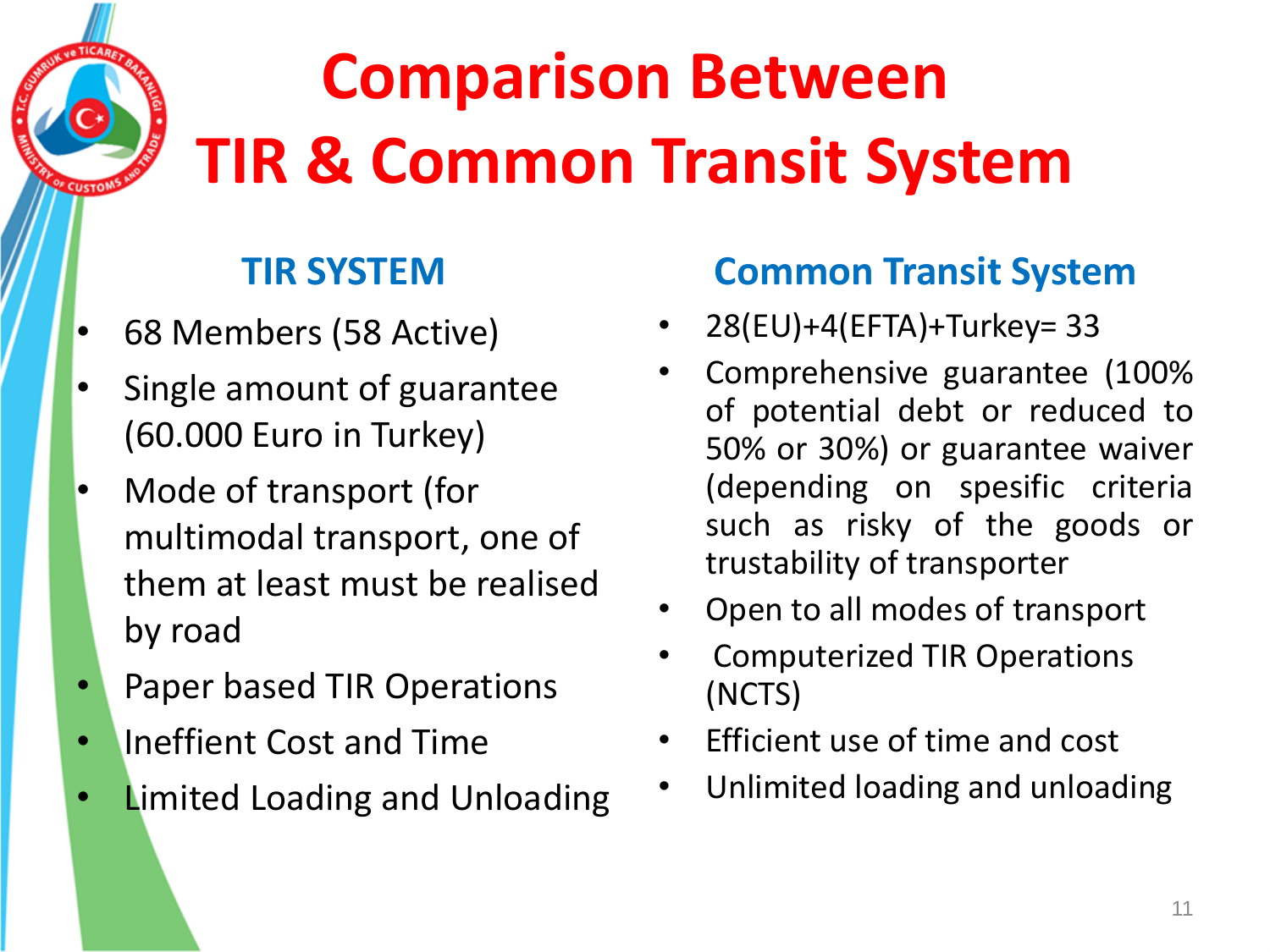

# **Common Transit System**

### **Gains and Expectations**

- decrease costs of traders (More than 57 million Euro saving for traders per year)
- cut down delays of transit activities,(3 days saving for transit operations to EU and EFTA)
- efficient border control and risk analysis, (contributing decrease in smuggling)
- Increase in TIR operations (154.000 operations from EU+EFTA to Turkey, 163.000 operations from Turkey to EU and EFTA Countries
- Uninterrupted transit to EU and EFTA (with the accession of Serbia and FYROM to Convention)